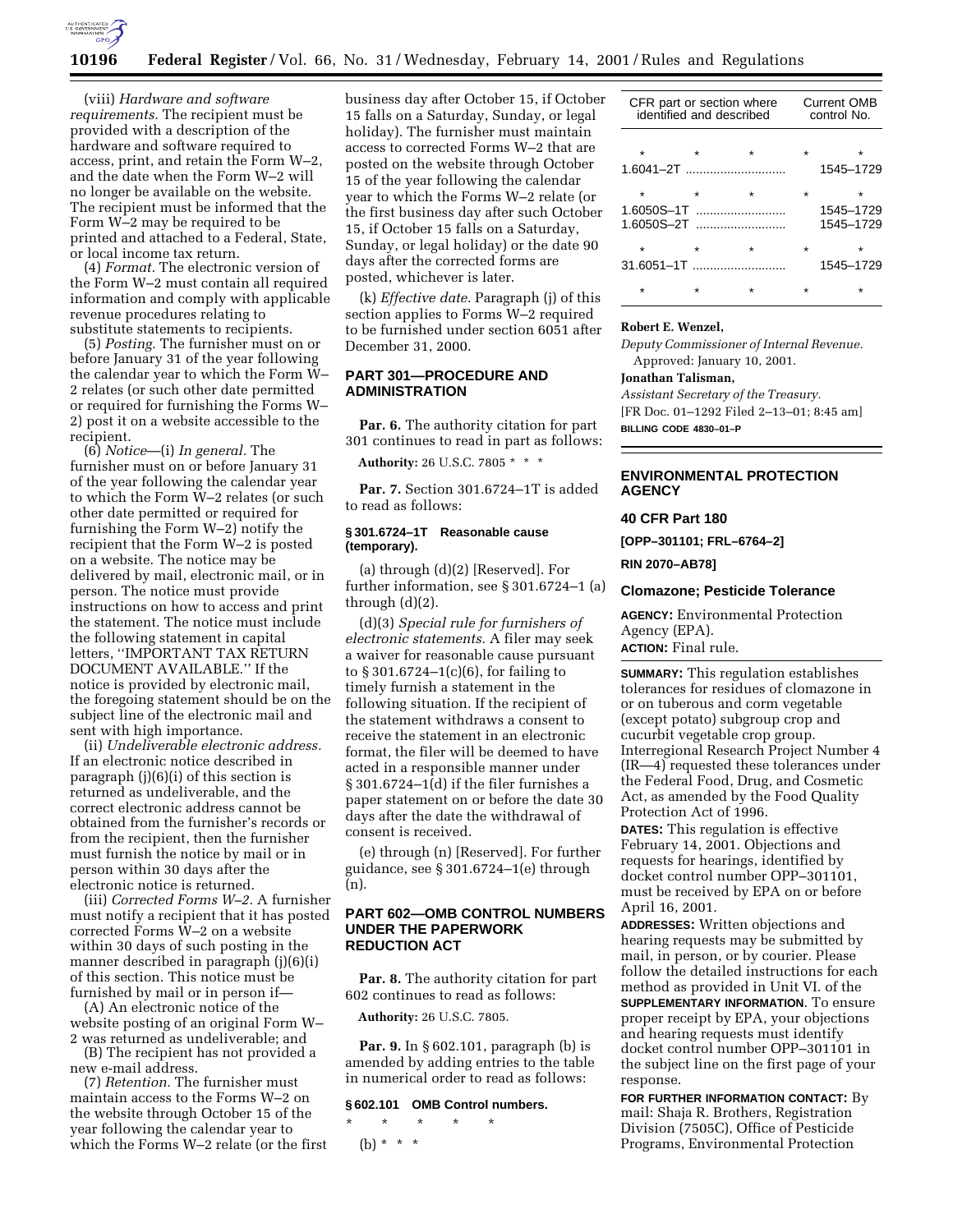Agency, 1200 Pennsylvania Ave., NW.,Washington, DC 20460; telephone number: (703) 308–3194; and e-mail address: brothers.shaja@epa.gov.

## **SUPPLEMENTARY INFORMATION:**

## **I. General Information**

## *A. Does this Action Apply to Me?*

You may be affected by this action if you are an agricultural producer, food manufacturer, or pesticide manufacturer. Potentially affected categories and entities may include, but are not limited to:

| Categories | <b>NAICS</b><br>codes      | Examples of poten-<br>tially affected enti-<br>ties                                        |  |  |
|------------|----------------------------|--------------------------------------------------------------------------------------------|--|--|
| Industry   | 111<br>112<br>311<br>32532 | Crop production<br>Animal production<br>Food manufacturing<br>Pesticide manufac-<br>turing |  |  |

This listing is not intended to be exhaustive, but rather provides a guide for readers regarding entities likely to be affected by this action. Other types of entities not listed in the table could also be affected. The North American Industrial Classification System (NAICS) codes have been provided to assist you and others in determining whether or not this action might apply to certain entities. If you have questions regarding the applicability of this action to a particular entity, consult the person listed under **FOR FURTHER INFORMATION CONTACT**.

# *B. How Can I Get Additional Information, Including Copies of this Document and Other Related Documents?*

1. *Electronically*. You may obtain electronic copies of this document, and certain other related documents that might be available electronically, from the EPA Internet Home Page at http:// www.epa.gov/. To access this document, on the Home Page select ''Laws and Regulations'', ''Regulations and Proposed Rules,'' and then look up the entry for this document under the '' **Federal Register**—Environmental Documents.'' You can also go directly to the **Federal Register** listings at http:// www.epa.gov/fedrgstr/. To access the OPPTS Harmonized Guidelines referenced in this document, go directly to the guidelines at http://www.epa.gov/ opptsfrs/home/guidelin.htm.

2. *In person*. The Agency has established an official record for this action under docket control number OPP–301101. The official record consists of the documents specifically referenced in this action, and other information related to this action, including any information claimed as Confidential Business Information (CBI). This official record includes the documents that are physically located in the docket, as well as the documents that are referenced in those documents. The public version of the official record does not include any information claimed as CBI. The public version of the official record, which includes printed, paper versions of any electronic comments submitted during an applicable comment period is available for inspection in the Public Information and Records Integrity Branch (PIRIB), Rm. 119, Crystal Mall #2, 1921 Jefferson Davis Hwy., Arlington, VA, from 8:30 a.m. to 4 p.m., Monday through Friday, excluding legal holidays. The PIRIB telephone number is (703) 305–5805.

#### **II. Background and Statutory Findings**

In the **Federal Register** of December 6, 2000 (65 FR 76249) (FRL–6755–4), EPA issued a notice pursuant to section 408 of the Federal Food, Drug, and Cosmetic Act (FFDCA), 21 U.S.C. 346a as amended by the Food Quality Protection Act of 1996 (FQPA) (Public Law 104– 170) announcing the filing of pesticide petitions (PP 9E6063 and 7E4865) for tolerance by IR–4, 681 U.S. Highway #1 South, North Brunswick, New Jersey 08902–3390. This notice included a summary of the petitions prepared by FMC Corporation, the registrant. There were no comments received in response to the notice of filing.

The petition requested that 40 CFR 180.425 be amended by establishing tolerances for residues of the herbicide clomazone, [2-(2-chlorophenyl)methyl-4,4-dimethyl-3-isoxazolidinone], in or on tanier, cassava, yams, arracacha, and cucurbit vegetables at 0.05 and 0.1 parts per million (ppm). The petition was subsequently amended to tuberous and corm vegetable (except potato) crop subgroup and cucurbit vegetable crop group at 0.05 ppm.

Section 408(b)(2)(A)(i) of the FFDCA allows EPA to establish a tolerance (the legal limit for a pesticide chemical residue in or on a food) only if EPA determines that the tolerance is ''safe.'' Section  $408(b)(2)(A)(ii)$  defines "safe" to mean that ''there is a reasonable

certainty that no harm will result from aggregate exposure to the pesticide chemical residue, including all anticipated dietary exposures and all other exposures for which there is reliable information.'' This includes exposure through drinking water and in residential settings, but does not include occupational exposure. Section 408(b)(2)(C) requires EPA to give special consideration to exposure of infants and children to the pesticide chemical residue in establishing a tolerance and to ''ensure that there is a reasonable certainty that no harm will result to infants and children from aggregate exposure to the pesticide chemical residue....''

EPA performs a number of analyses to determine the risks from aggregate exposure to pesticide residues. For further discussion of the regulatory requirements of section 408 and a complete description of the risk assessment process, see the final rule on Bifenthrin Pesticide Tolerances (62 FR 62961, November 26, 1997) (FRL–5754– 7).

## **III. Aggregate Risk Assessment and Determination of Safety**

Consistent with section 408(b)(2)(D), EPA has reviewed the available scientific data and other relevant information in support of this action. EPA has sufficient data to assess the hazards of and to make a determination on aggregate exposure, consistent with section 408(b)(2), for a tolerance for residues of clomazone on the tuberous and corm vegetable (except potato) crop subgroup and cucurbit vegetable crop group at 0.05 ppm. EPA's assessment of exposures and risks associated with establishing the tolerance follows.

#### *A. Toxicological Profile*

EPA has evaluated the available toxicity data and considered its validity, completeness, and reliability as well as the relationship of the results of the studies to human risk. EPA has also considered available information concerning the variability of the sensitivities of major identifiable subgroups of consumers, including infants and children. The nature of the toxic effects caused by clomazone are discussed in the following Table 1 as well as the no observed adverse effect level (NOAEL) and the lowest observed adverse effect level (LOAEL) from the toxicity studies reviewed.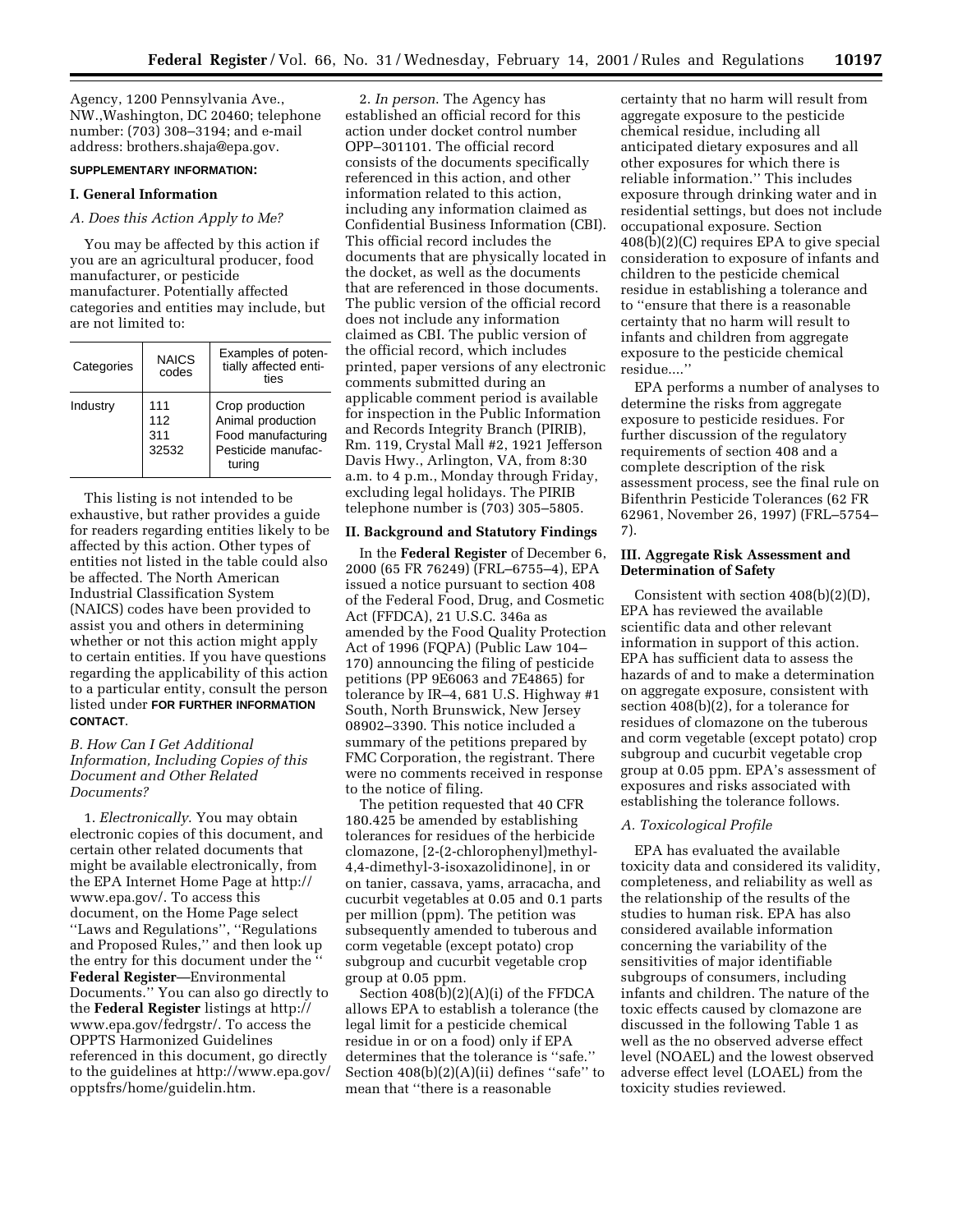| Guideline No.                                      | Study Type                                                                                  | Results                                                                                                                                                                                                                                                                                                                                                                                                                                           |
|----------------------------------------------------|---------------------------------------------------------------------------------------------|---------------------------------------------------------------------------------------------------------------------------------------------------------------------------------------------------------------------------------------------------------------------------------------------------------------------------------------------------------------------------------------------------------------------------------------------------|
| 870.3100                                           | 90-Day oral toxicity rat                                                                    | NOAEL = $135.2/160.9$ mg/kg/day, males/females LOAEL = $273/$<br>319.3 mg/kg/day, males/females, based on decreased body<br>weight, body weight gains, food consumption and increased ab-<br>solute and relative liver weights in females and increased abso-<br>lute liver weights in males                                                                                                                                                      |
| 870.3100                                           | 90-Day oral toxicity mouse                                                                  | NOAEL ≥ 1,200 mg/kg/day (limit dose) LOAEL > 1,200 mg/kg/day                                                                                                                                                                                                                                                                                                                                                                                      |
| 870.3700a<br>Prenatal developmental rat            |                                                                                             | Maternal NOAEL = 100 mg/kg/day LOAEL = 300 mg/kg/day based<br>on chromorhinorrhea and/or abdominogenital staining Develop-<br>mental NOAEL = 100 mg/kg/day LOAEL = 300 mg/kg/day based<br>on indications of delayed ossification in the form of either partial<br>ossification or the absence of manubrium, sternebrae 3-4, xiph-<br>oid, caudal, and metacarpals                                                                                 |
| 870.3700b<br>Prenatal developmental rabbits        |                                                                                             | Maternal NOAEL = 240 mg/kg/day LOAEL = 700 mg/kg/day based<br>on effects seen at 1,000 mg/kg/day, which included mortality,<br>abortions, decreased body weight gain, and decreased defeca-<br>tion or no feces Developmental NOAEL ≥ 700 mg/kg/day highest<br>dose tested (HDT) LOAEL > 700 mg/kg/day                                                                                                                                            |
| 870.3800                                           | 2-Generation reproduction and fertility effects                                             | Parental NOAEL = 50 mg/kg/day LOAEL = 100 mg/kg/day based<br>on statistically significantly decreased body weight and body<br>weight gain during pre-mating, and decreased body weight during<br>gestation & lactation male & female. In addition decreased food<br>consumption in females and hydro-nephritic kidneys in males.<br>Offspring NOAEL = 50 mg/kg/day LOAEL = 100 mg/kg/day<br>based on decreased body weight in F2a and F2b litters |
| 870.4100b                                          | Chronic toxicity dogs                                                                       | NOAEL $\geq$ 1,038/1,012 mg/kg/day, males/females (HDT) LOAEL ><br>1,038/1,012 mg/kg/day                                                                                                                                                                                                                                                                                                                                                          |
| 870.4300<br>Chronic toxicity/ Carcinogenicity rats |                                                                                             | NOAEL = $84.4/112.9$ mg/kg/day, males/females (HDT) LOAEL $\geq$<br>84.4/112.9 mg/kg/day, males/females Classified as a "not likely<br>human carcinogen"                                                                                                                                                                                                                                                                                          |
| 870.4300                                           | Carcinogenicity mice                                                                        | NOAEL = $300 \text{ mg/kg/day}$ (HDT) LOAEL = $> 300 \text{ mg/kg/day}$ Classi-<br>fied as a "not likely human carcinogen"                                                                                                                                                                                                                                                                                                                        |
| 870.5100                                           | Gene mutation Salmonella typhimurium and Esch-<br>erichia coli reverse gene mutation assay) | The test article was assayed up to cytotoxic concentrations (5,000)<br>µg/plate), but in no instance were appreciably increased number<br>of revertants to histidine prototrophy (his+) found in any of the<br>tester strains, either in the presence or absence of metabolic ac-<br>tivation.                                                                                                                                                    |
| 870.5395                                           | Cytogenetics In vivo rat                                                                    | Negative. The incidence of aberrations and the aberrations/cell<br>were not significantly increased.                                                                                                                                                                                                                                                                                                                                              |
| 870.5550                                           | Other effects In vitro UDS assay in primary rat<br>hepatocytes                              | Clomazone was tested up to cytotoxicity (relative toxicity at 0.10<br>$\mu$ L/mL was 88.6%), but in no cultures treated with test article was<br>a significant increase in mean net nuclear counts indicative of<br>UDS recorded.                                                                                                                                                                                                                 |
| 870.7485                                           | Metabolism and pharmacokinetics                                                             | Clomazone is extensively metabolized by the liver and excreted in<br>the urine and feces within 24 hours. Sixteen metabolites, includ-<br>ing the parent, were identified; and the predominant route of ex-<br>cretion was in urine.                                                                                                                                                                                                              |

| TABLE 1. — SUBCHRONIC, CHRONIC, AND OTHER TOXICITY |  |  |  |
|----------------------------------------------------|--|--|--|
|----------------------------------------------------|--|--|--|

# *B. Toxicological Endpoints*

The dose at which no adverse effects are observed (the NOAEL) from the toxicology study identified as appropriate for use in risk assessment is used to estimate the toxicological level of concern (LOC). However, the lowest dose at which adverse effects of concern are identified (the LOAEL) is sometimes used for risk assessment if no NOAEL was achieved in the toxicology study

selected. An uncertainty factor (UF) is applied to reflect uncertainties inherent in the extrapolation from laboratory animal data to humans and in the variations in sensitivity among members of the human population as well as other unknowns. An UF of 100 is routinely used, 10X to account for interspecies differences and 10X for intraspecies differences.

For dietary risk assessment (other than cancer) the Agency uses the UF to calculate an acute or chronic reference dose (acute RfD or chronic RfD) where the RfD is equal to the NOAEL divided by the appropriate UF (RfD = NOAEL/ UF). Where an additional safety factor is retained due to concerns unique to the FQPA, this additional factor is applied to the RfD by dividing the RfD by such additional factor. The acute or chronic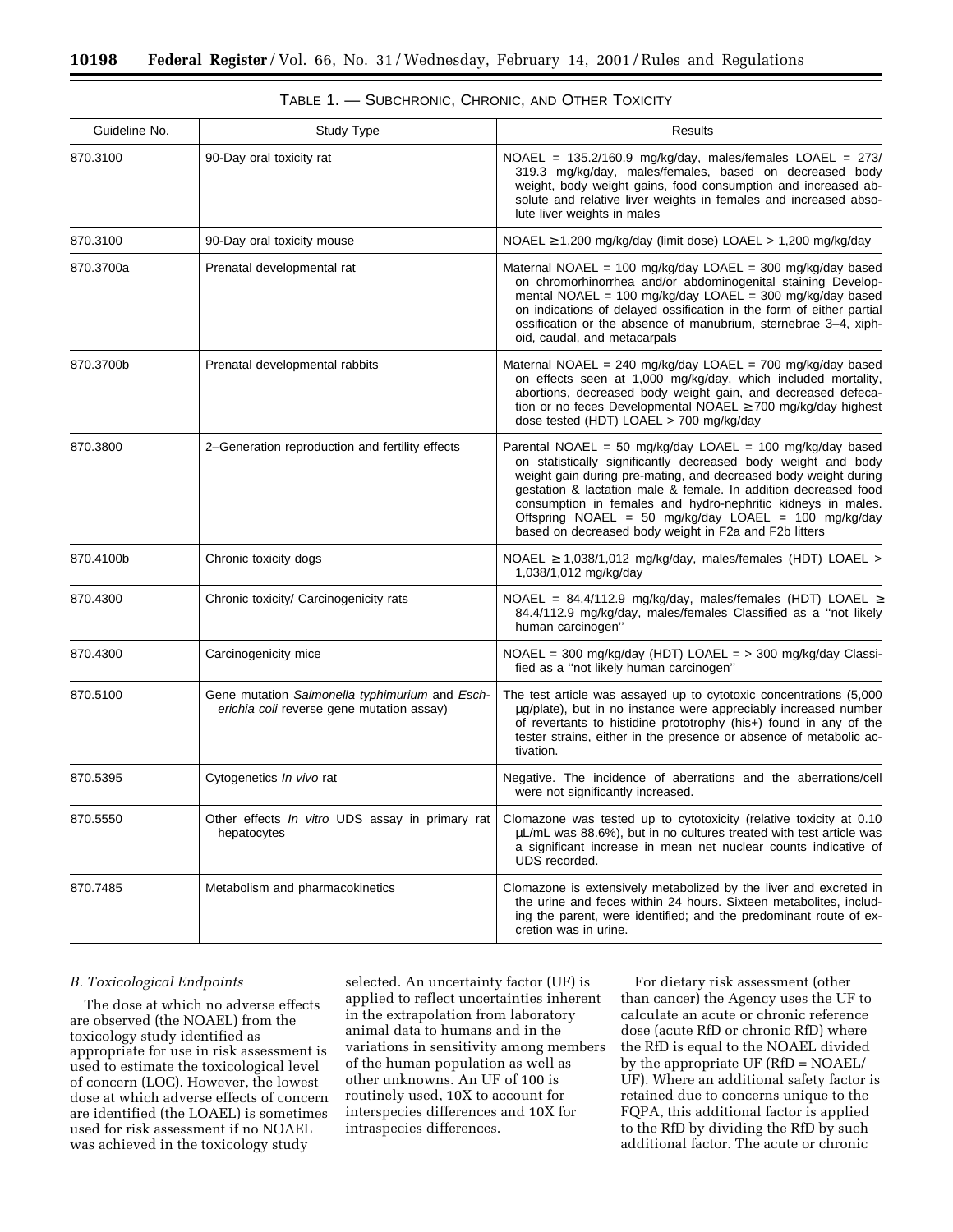Population Adjusted Dose (aPAD or cPAD) is a modification of the RfD to accommodate this type of FQPA Safety Factor.

For non-dietary risk assessments (other than cancer) the UF is used to determine the LOC. For example, when 100 is the appropriate UF (10X to account for interspecies differences and 10X for intraspecies differences) the LOC is 100. To estimate risk, a ratio of the NOAEL to exposures (margin of exposure (MOE) = NOAEL/exposure) is calculated and compared to the LOC.

The linear default risk methodology  $(Q_1^*)$  is the primary method currently used by the Agency to quantify carcinogenic risk. The  $\bar{Q}_1$ <sup>\*</sup> approach assumes that any amount of exposure will lead to some degree of cancer risk.  $A Q_1^*$  is calculated and used to estimate risk which represents a probability of occurrence of additional cancer cases (e.g., risk is expressed as 1 x 10-6 or one in a million). Under certain specific circumstances, MOE calculations will be used for the carcinogenic risk assessment. In this non-linear approach,

a '' point of departure'' is identified below which carcinogenic effects are not expected. The point of departure is typically a NOAEL based on an endpoint related to cancer effects though it may be a different value derived from the dose response curve. To estimate risk, a ratio of the point of departure to exposure (MOE cancer = point of departure/exposures) is calculated. A summary of the toxicological endpoints for clomazone used for human risk assessment is shown in the following Table 2:

|  |  |  |  | TABLE 2.—SUMMARY OF TOXICOLOGICAL DOSE AND ENDPOINTS FOR CLOMAZONE USE IN HUMAN RISK ASSESSMENT |
|--|--|--|--|-------------------------------------------------------------------------------------------------|
|--|--|--|--|-------------------------------------------------------------------------------------------------|

| <b>Exposure Scenario</b>                                                                                                               | Dose Used in Risk Assessment,<br>UF                                                             | FQPA SF* and Level of Con-<br>cern for Risk Assessment                 | Study and Toxicological Effects                                                                                                                                                                                                                                                                                                                                                                                                                                                                                                                                                                                                                                                      |  |
|----------------------------------------------------------------------------------------------------------------------------------------|-------------------------------------------------------------------------------------------------|------------------------------------------------------------------------|--------------------------------------------------------------------------------------------------------------------------------------------------------------------------------------------------------------------------------------------------------------------------------------------------------------------------------------------------------------------------------------------------------------------------------------------------------------------------------------------------------------------------------------------------------------------------------------------------------------------------------------------------------------------------------------|--|
| Acute Dietary females 13-50 years of                                                                                                   | $NOAEL = 100 mg/kg/day$                                                                         | $FQPA SF = 1X$                                                         | Developmental rat                                                                                                                                                                                                                                                                                                                                                                                                                                                                                                                                                                                                                                                                    |  |
| age                                                                                                                                    | $UF = 100$<br>Acute $RfD = 1.0$ mg/kg/day                                                       | $aPAD = acute$ RfD ÷FQPA SF =<br>1.0 mg/kg/day                         | $LOAEL = 300$ mg/kg/day based<br>on delayed ossification.                                                                                                                                                                                                                                                                                                                                                                                                                                                                                                                                                                                                                            |  |
| Acute Dietary general population includ-<br>ing infants and children                                                                   | None                                                                                            | None                                                                   | A risk assessment is not re-<br>quired for this population sub-<br>group.                                                                                                                                                                                                                                                                                                                                                                                                                                                                                                                                                                                                            |  |
| Chronic Dietary all populations                                                                                                        | $NOAEL = 84.4 mg/kg/day$<br>$UF = 100$<br>Chronic RfD = $0.84 \text{ mg/kg/day}$                | $FQPA SF = 1X$<br>$cPAD =$ chronic RfD ÷ FQPA<br>$SF = 0.84$ mg/kg/day | 2-year rat feeding study<br>LOAEL > 84.4 mg/kg/day (HDT)<br>90-day oral rat<br>LOAEL = $319.3$ mg/kg/day<br>based on based on de-<br>creased body weight, body<br>weight gains, food consump-<br>tion and increased absolute<br>and relative liver weights in<br>females and increased abso-<br>lute liver weights in males.<br>2-Generation Reproduction<br>$LOAEL = 100 mg/kg/day$ based<br>on statistically significantly<br>decreased body weight &<br>body weight gain during pre-<br>mating, and decreased body<br>weight during gestation & lac-<br>tation male & female. In addi-<br>tion decreased food<br>con-<br>sumption in females and<br>hydro-nephritic<br>kidneys in |  |
| Oral, Short-Term (1 to 7 days) (Residen-<br>tial)                                                                                      | None                                                                                            | None                                                                   | No residential uses. An end-<br>point was not selected.                                                                                                                                                                                                                                                                                                                                                                                                                                                                                                                                                                                                                              |  |
| Oral, Intermediate-Term (1 week to sev-<br>eral months) (Residential)                                                                  | None                                                                                            | None                                                                   | No residential uses. An end-<br>point was not selected.                                                                                                                                                                                                                                                                                                                                                                                                                                                                                                                                                                                                                              |  |
| Dermal and Inhalation Short-Term (1 to<br>7 days) (Residential)                                                                        | Maternal<br>$NOAEL = 100$ mg/kg/day<br>Dermal absorption = 100%<br>Inhalation absorption = 100% | LOC for $MOE = 100$                                                    | Developmental rat study<br>Maternal<br>$LOAEL = 300 mg/kg/day$ , based<br>on chromorhinorrhea<br>and<br>abdominogenital staining                                                                                                                                                                                                                                                                                                                                                                                                                                                                                                                                                     |  |
| Dermal and Inhalation, Intermediate-term<br>(1 week - several months) and Long-<br>Term (several months - lifetime) (Resi-<br>dential) | Oral<br>$NOAEL = 84.4 mg/kg/day$                                                                | LOC for $MOE = 100$                                                    | 2-year rat feeding study<br>LOAEL > 84.4 mg/kg/day (HDT)<br>90-day oral rat                                                                                                                                                                                                                                                                                                                                                                                                                                                                                                                                                                                                          |  |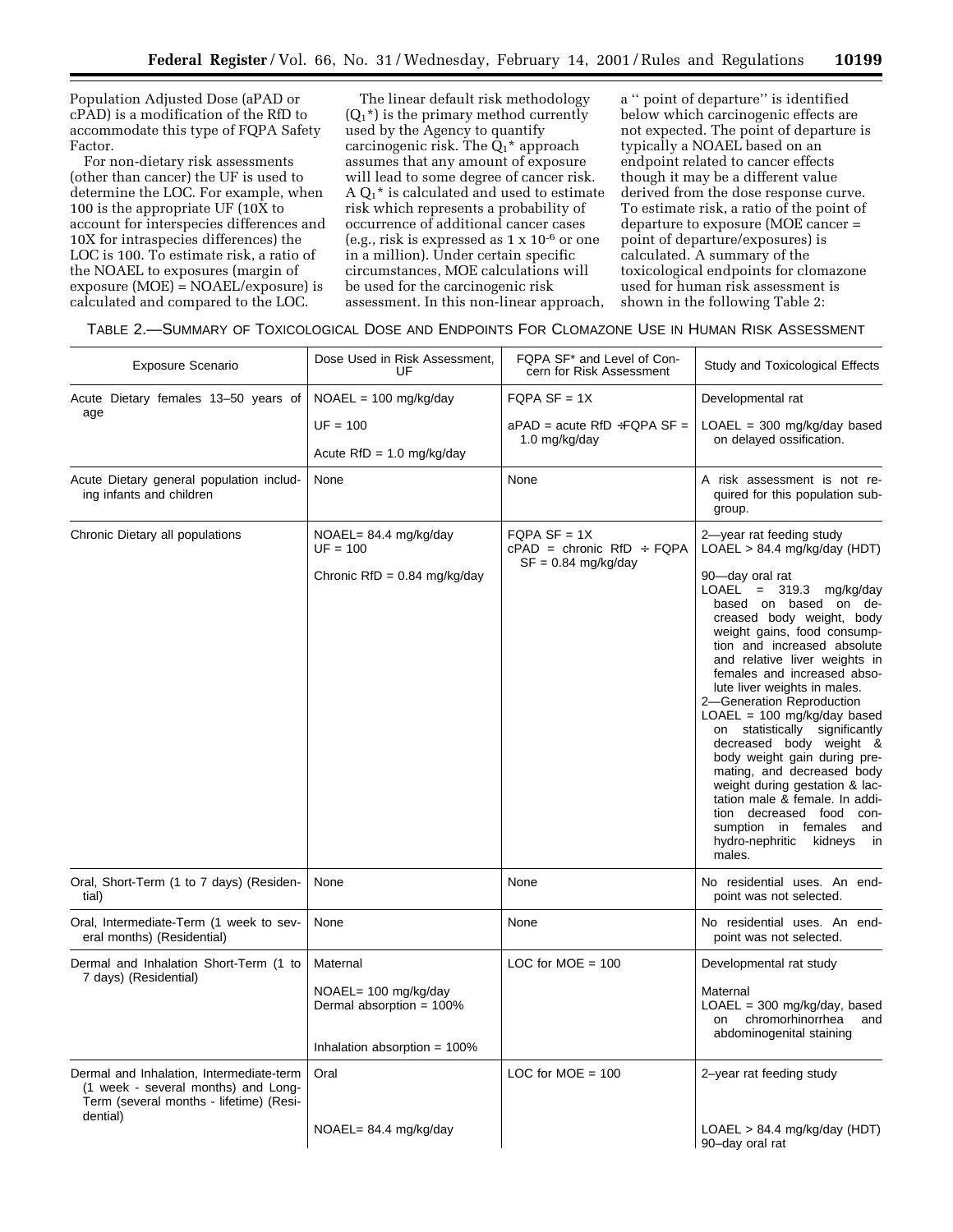| TABLE 2. - SUMMARY OF TOXICOLOGICAL DOSE AND ENDPOINTS FOR CLOMAZONE USE IN HUMAN RISK ASSESSMENT- |           |  |  |
|----------------------------------------------------------------------------------------------------|-----------|--|--|
|                                                                                                    | Continued |  |  |

| <b>Exposure Scenario</b> | Dose Used in Risk Assessment,<br>UF                         | FQPA SF* and Level of Con-<br>cern for Risk Assessment | Study and Toxicological Effects<br>LOAEL = $319.3$ mg/kg/day                                                                                                                                                                                                                                                                                                                                                                                                                                                                                                                  |
|--------------------------|-------------------------------------------------------------|--------------------------------------------------------|-------------------------------------------------------------------------------------------------------------------------------------------------------------------------------------------------------------------------------------------------------------------------------------------------------------------------------------------------------------------------------------------------------------------------------------------------------------------------------------------------------------------------------------------------------------------------------|
|                          |                                                             |                                                        |                                                                                                                                                                                                                                                                                                                                                                                                                                                                                                                                                                               |
|                          | Dermal Absorption = 100%<br>Inhalation absorption $= 100\%$ |                                                        | based on based on de-<br>creased body weight, body<br>weight gains, food consump-<br>tion and increased absolute<br>and relative liver weights in<br>females and increased abso-<br>lute liver weights in males<br>2-Generation Reproduction<br>$LOAEL = 100 mg/kg/day$ based<br>on statistically significantly<br>decreased body weight and<br>body weight gain during pre-<br>mating, and decreased body<br>weight during gestation & lac-<br>tation male & female. In addi-<br>tion decreased food con-<br>sumption in females and<br>hydro-nephritic kidneys in<br>males. |

\* The reference to the FQPA Safety Factor refers to any additional safety factor retained due to concerns unique to the FQPA.

#### *C. Exposure Assessment*

1. *Dietary exposure from food and feed uses*. Tolerances have been established (40 CFR 180.425) for the residues of clomazone, in or on a variety of raw agricultural commodities. Risk assessments were conducted by EPA to assess dietary exposures from clomazone in food as follows:

i. *Acute exposure*. Acute dietary risk assessments are performed for a fooduse pesticide if a toxicological study has indicated the possibility of an effect of concern occurring as a result of a one day or single exposure. The Dietary Exposure Evaluation Model (DEEM) analysis evaluated the individual food consumption as reported by respondents in the USDA 1989–1992 nationwide Continuing Surveys of Food Intake by Individuals (CSFII) and accumulated exposure to the chemical for each commodity. The following assumptions were made for the acute exposure assessments: A Tier 1 acute analysis was performed for females 13– 50 years old using existing and recommended tolerance level residues, 100% crop treated.

ii. *Chronic exposure.* In conducting this chronic dietary risk assessment the DEEM analysis evaluated the individual food consumption as reported by respondents in the USDA (1989–1992) nationwide CSFII and accumulated exposure to the chemical for each commodity. The following assumptions were made for the chronic exposure assessments: A Tier 1 chronic analysis

was performed for the general U.S. population and all population subgroups using existing and recommended tolerance level residues, 100% crop treated.

2. *Dietary exposure from drinking water*. The Agency lacks sufficient monitoring exposure data to complete a comprehensive dietary exposure analysis and risk assessment for clomazone in drinking water. Because the Agency does not have comprehensive monitoring data, drinking water concentration estimates are made by reliance on simulation or modeling taking into account data on the physical characteristics of clomazone. Clomazone's major environmental degradate, FMC 65317 (*N*-[2- chlorophenol)methyl] -3-hydroxy-2,2-dimethyl propanamide) was also included in the drinking water assessment.

The Agency uses the Generic Estimated Environmental Concentration (GENEEC) or the Pesticide Root Zone/ Exposure Analysis Modeling System (PRZM/EXAMS) to estimate pesticide concentrations in surface water and screening concentration in ground water (SCI-GROW), which predicts pesticide concentrations in ground water. In general, EPA will use GENEEC (a tier 1 model) before using PRZM/EXAMS (a tier 2 model) for a screening-level assessment for surface water. The GENEEC model is a subset of the PRZM/ EXAMS model that uses a specific highend runoff scenario for pesticides.

GENEEC incorporates a farm pond scenario, while PRZM/EXAMS incorporate an index reservoir environment in place of the previous pond scenario. The PRZM/EXAMS model includes a percent crop area factor as an adjustment to account for the maximum percent crop coverage within a watershed or drainage basin.

None of these models include consideration of the impact processing (mixing, dilution, or treatment) of raw water for distribution as drinking water would likely have on the removal of pesticides from the source water. The primary use of these models by the Agency at this stage is to provide a coarse screen for sorting out pesticides for which it is highly unlikely that drinking water concentrations would ever exceed human health levels of concern.

Since the models used are considered to be screening tools in the risk assessment process, the Agency does not use estimated environmental concentrations (EECs) from these models to quantify drinking water exposure and risk as a %RfD or %PAD. Instead drinking water levels of comparison (DWLOCs) are calculated and used as a point of comparison against the model estimates of a pesticide's concentration in water. DWLOCs are theoretical upper limits on a pesticide's concentration in drinking water in light of total aggregate exposure to a pesticide in food, and from residential uses. Since DWLOCs address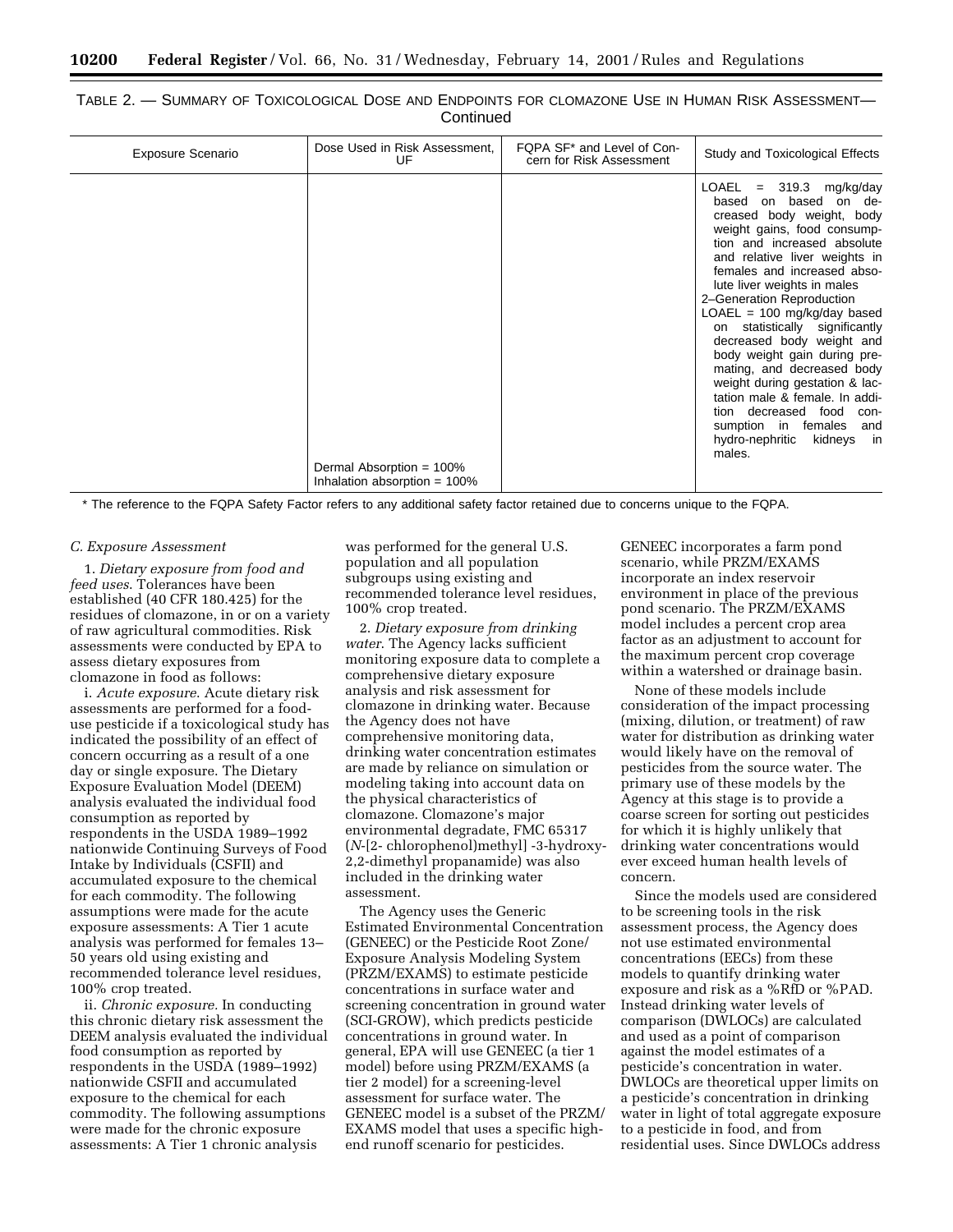total aggregate exposure to clomazone they are further discussed in the aggregate risk sections below.

Based on the GENEEC and SCI-GROW models the EECs of clomazone and FMC 65317 for acute exposures are estimated to be 95 parts per billion (ppb) for surface water and 2.4 ppb for ground water. The EECs for chronic exposures are estimated to be 23 ppb for surface water and 2.4 ppb for ground water.

3. *From non-dietary exposure*. The term ''residential exposure'' is used in this document to refer to nonoccupational, non-dietary exposure (e.g., for lawn and garden pest control, indoor pest control, termiticides, flea and tick control on pets).

Clomazone is not registered for use on any sites that would result in residential exposure.

4. *Cumulative exposure to substances with a common mechanism of toxicity*. Section  $408(b)(2)(D)(v)$  requires that, when considering whether to establish, modify, or revoke a tolerance, the Agency consider ''available information'' concerning the cumulative effects of a particular pesticide's residues and ''other substances that have a common mechanism of toxicity.''

EPA does not have, at this time, available data to determine whether clomazone has a common mechanism of toxicity with other substances or how to include this pesticide in a cumulative risk assessment. Unlike other pesticides for which EPA has followed a cumulative risk approach based on a common mechanism of toxicity, clomazone does not appear to produce a toxic metabolite produced by other substances. For the purposes of this tolerance action, therefore, EPA has not assumed that clomazone has a common mechanism of toxicity with other substances. For information regarding EPA's efforts to determine which chemicals have a common mechanism of toxicity and to evaluate the cumulative effects of such chemicals, see the final rule for Bifenthrin Pesticide Tolerances (62 FR 62961, November 26, 1997).

## *D. Safety Factor for Infants and Children*

1. *Safety factor for infants and children*—i. *In general*. FFDCA section 408 provides that EPA shall apply an additional tenfold margin of safety for infants and children in the case of threshold effects to account for prenatal and postnatal toxicity and the completeness of the data base on toxicity and exposure unless EPA determines that a different margin of

safety will be safe for infants and children. Margins of safety are incorporated into EPA risk assessments either directly through use of a margin of exposure (MOE) analysis or through using uncertainty (safety) factors in calculating a dose level that poses no appreciable risk to humans.

ii. *Prenatal and postnatal sensitivity*. The prenatal and postnatal toxicology data base for clomazone is complete with respect to FQPA considerations. There is no quantitative or qualitative evidence of increased susceptibility of rats or rabbit fetuses to *in utero* exposure in developmental studies. Although there was a suggestion of susceptibility in the rat developmental study based on the presence of delayed ossification in the fetuses, the EPA concluded that the fetal effects were no more severe than the maternal effects because: There is no dose response relationship for delayed ossification (i.e., absence of increased incidence with increase in dose); low fetal/litter incidences; delayed ossifications were not considered to be severe; and no visceral or skeletal malformations were seen.

iii. *Conclusion*. There is a complete toxicity data base for clomazone and exposure data are complete or are estimated based on data that reasonably accounts for potential exposures. The FQPA factor was reduced to 1X because of the following reasons: There is no indication of quantitative or qualitative increased susceptibility of rats or rabbits to *in utero* and/or postnatal exposure; a developmental neurotoxicity study is not required; and the dietary (food and drinking water) exposure assessments will not under estimate the potential exposures for infants and children (there are currently no registered residential uses).

# *E. Aggregate Risks and Determination of Safety*

To estimate total aggregate exposure to a pesticide from food, drinking water, and residential uses, the Agency calculates DWLOCs which are used as a point of comparison against the model estimates of a pesticide's concentration in water (EECs). DWLOC values are not regulatory standards for drinking water. DWLOCs are theoretical upper limits on a pesticide's concentration in drinking water in light of total aggregate exposure to a pesticide in food and residential uses. In calculating a DWLOC, the Agency determines how much of the acceptable exposure (i.e., the PAD) is available for exposure through drinking water (e.g., allowable chronic water

exposure  $(mg/kg/day) = cPAD$  – (average food + residential exposure)). This allowable exposure through drinking water is used to calculate a DWLOC.

A DWLOC will vary depending on the toxic endpoint, drinking water consumption, and body weights. Default body weights and consumption values as used by the US EPA Office of Water are used to calculate DWLOCs: 2Liters (L)/70kilograms (kg) (adult male), 2L/60 kg (adult female), and 1L/10 kg (child). Default body weights and drinking water consumption values vary on an individual basis. This variation will be taken into account in more refined screening-level and quantitative drinking water exposure assessments. Different populations will have different DWLOCs. Generally, a DWLOC is calculated for each type of risk assessment used: Acute, short-term, intermediate-term, chronic, and cancer.

When EECs for surface water and ground water are less than the calculated DWLOCs, OPP concludes with reasonable certainty that exposures to the pesticide in drinking water (when considered along with other sources of exposure for which OPP has reliable data) would not result in unacceptable levels of aggregate human health risk at this time. Because OPP considers the aggregate risk resulting from multiple exposure pathways associated with a pesticide's uses, levels of comparison in drinking water may vary as those uses change. If new uses are added in the future, OPP will reassess the potential impacts of residues of the pesticide in drinking water as a part of the aggregate risk assessment process.

1. *Acute risk*. A Tier 1 acute dietary exposure analysis for clomazone was performed using existing and proposed tolerance level residues, 100 CT for all commodities, and DEEM default processing factors. The acute analysis was performed for females 13–50 years old. Using the exposure assumptions discussed in this unit for acute exposure, the acute dietary exposure from food to clomazone will occupy <1% of aPAD for females 13–50 years and older at the 95th percentile. In addition, there is potential for acute dietary exposure to clomazone in drinking water. After calculating DWLOCs and comparing them to the EECs for surface and ground water, EPA does not expect the aggregate exposure to exceed 100% of the aPAD, as shown in the following Table 3: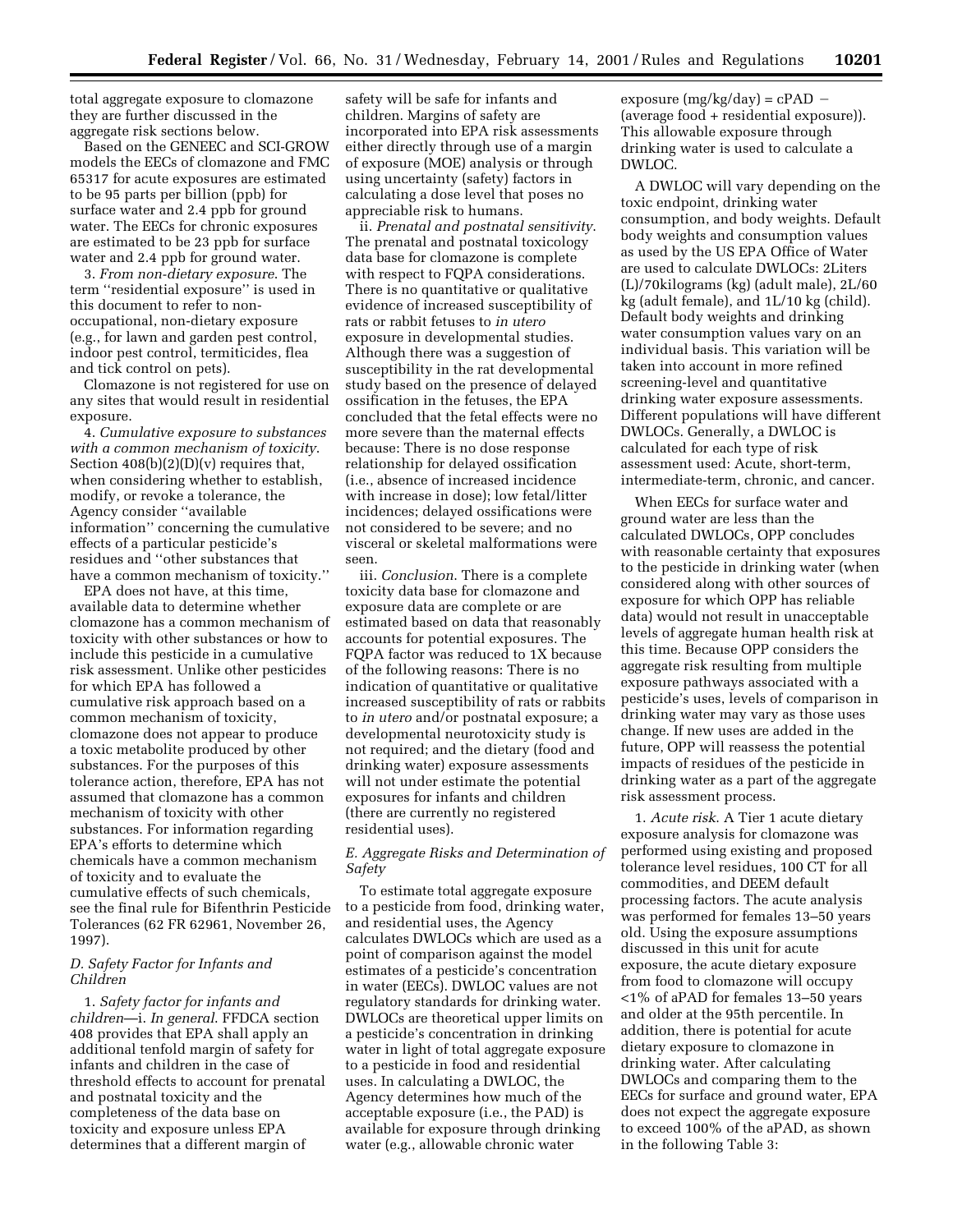| TABLE 3.- AGGREGATE RISK ASSESSMENT FOR ACUTE EXPOSURE TO CLOMAZONE |  |  |  |
|---------------------------------------------------------------------|--|--|--|
|---------------------------------------------------------------------|--|--|--|

| Scenario/Population Subgroup | aPAD, mg/kg/<br>day | % aPAD (Food) | Surface Water.<br>ppb | Ground<br>Water, ppb | <b>DWLOC</b><br>ppb |
|------------------------------|---------------------|---------------|-----------------------|----------------------|---------------------|
| Females 13-50 yrs old        |                     | 1%            | 95                    | 2.4                  | 30,000              |

2. *Chronic risk*. A Tier 1 chronic dietary exposure analysis for clomazone was performed using existing and proposed tolerance level residues, 100% CT for all commodities, and DEEM default processing factors. The chronic analysis applied to the U.S. population and all population subgroups. Using the

exposure assumptions described in this unit for chronic exposure, EPA has concluded that exposure to clomazone from food will utilize <1% of the cPAD for the U.S. population and all population subgroups. There are no residential uses for clomazone that result in chronic residential exposure to clomazone. After calculating DWLOCs and comparing them to the EECs for surface and ground water, EPA does not expect the aggregate exposure to exceed 100% of the cPAD, as shown in the following Table 4:

TABLE 4. — AGGREGATE RISK ASSESSMENT FOR CHRONIC (NON-CANCER) EXPOSURE TO CLOMAZONE

| Scenario/Population Subgroup | cPAD, mg/kg/<br>dav | % cPAD (Food) | Surface Water,<br>ppb | Ground<br>Water, ppb | DWLOC.<br>ppb |  |
|------------------------------|---------------------|---------------|-----------------------|----------------------|---------------|--|
| U.S. Population              | 0.84                | <1            | 23                    | 2.4                  | 29,000        |  |
| All infants $(< 1$ year old) | 0.84                | $<$ 1         | 23                    | 2.4                  | 8,400         |  |
| Children (1-6 years old)     | 0.84                | $<$ 1         | 23                    | 2.4                  | 8,400         |  |
| Children (7-12 years old)    | 0.84                | $<$ 1         | 23                    | 2.4                  | 8,400         |  |
| Females (13-50 years old)    | 0.84                | <1            | 23                    | 2.4                  | 25,000        |  |

3. *Short- and intermediate- term risk*. Short-and intermediate-term aggregate exposure takes into account residential exposure plus chronic exposure to food and water (considered to be a background exposure level).

Clomazone is not registered for use on any sites that would result in residential exposure. Therefore, the aggregate risk is the sum of the risk from food and water, which do not exceed the Agency's level of concern.

4. *Determination of safety*. Based on these risk assessments, EPA concludes that there is a reasonable certainty that no harm will result to the general population, and to infants and children from aggregate exposure to clomazone residues.

# **IV. Other Considerations**

#### *A. Analytical Enforcement Methodology*

Adequate enforcement methods are available for the determination of the residues of clomazone in plants. Briefly, samples are acid hydrolyzed, hexane extracted, Na<sub>2</sub>CO<sub>3</sub> washed, and cleanedup with a FlorisilR column. The resulting samples are analyzed by gas chromatography (GC) using a nitrogen phosphorus detector (NPD) or mass spectrometer (MS). The limit of quantitation (LOQ) for this method is 0.05 ppm. A confirmatory procedure (GC/MS-SIM) is available (Method I, PAM II).

## *B. International Residue Limits*

There is neither a Codex proposal, nor Canadian or Mexican limits for residues of clomazone in/on the subject crops. Therefore, a compatibility issue is not relevant to the proposed tolerance.

#### **V. Conclusion**

Therefore, tolerances are established for residues of clomazone, [2-(2 chlorophenyl)methyl-4,4-dimethyl-3 isoxazolidinone], in or on the tuberous and corm vegetable (except potato) crop subgroup and cucurbit vegetable crop group at 0.05 ppm.

## **VI. Objections and Hearing Requests**

Under section 408(g) of the FFDCA, as amended by the FQPA, any person may file an objection to any aspect of this regulation and may also request a hearing on those objections. The EPA procedural regulations which govern the submission of objections and requests for hearings appear in 40 CFR part 178. Although the procedures in those regulations require some modification to reflect the amendments made to the FFDCA by the FQPA of 1996, EPA will continue to use those procedures, with appropriate adjustments, until the necessary modifications can be made. The new section 408(g) provides essentially the same process for persons to ''object'' to a regulation for an exemption from the requirement of a tolerance issued by EPA under new

section 408(d), as was provided in the old FFDCA sections 408 and 409. However, the period for filing objections is now 60 days, rather than 30 days.

## *A. What Do I Need to Do to File an Objection or Request a Hearing?*

You must file your objection or request a hearing on this regulation in accordance with the instructions provided in this unit and in 40 CFR part 178. To ensure proper receipt by EPA, you must identify docket control number OPP–301101 in the subject line on the first page of your submission. All requests must be in writing, and must be mailed or delivered to the Hearing Clerk on or before April 16, 2001.

1. *Filing the request*. Your objection must specify the specific provisions in the regulation that you object to, and the grounds for the objections (40 CFR 178.25). If a hearing is requested, the objections must include a statement of the factual issues(s) on which a hearing is requested, the requestor's contentions on such issues, and a summary of any evidence relied upon by the objector (40 CFR 178.27). Information submitted in connection with an objection or hearing request may be claimed confidential by marking any part or all of that information as CBI. Information so marked will not be disclosed except in accordance with procedures set forth in 40 CFR part 2. A copy of the information that does not contain CBI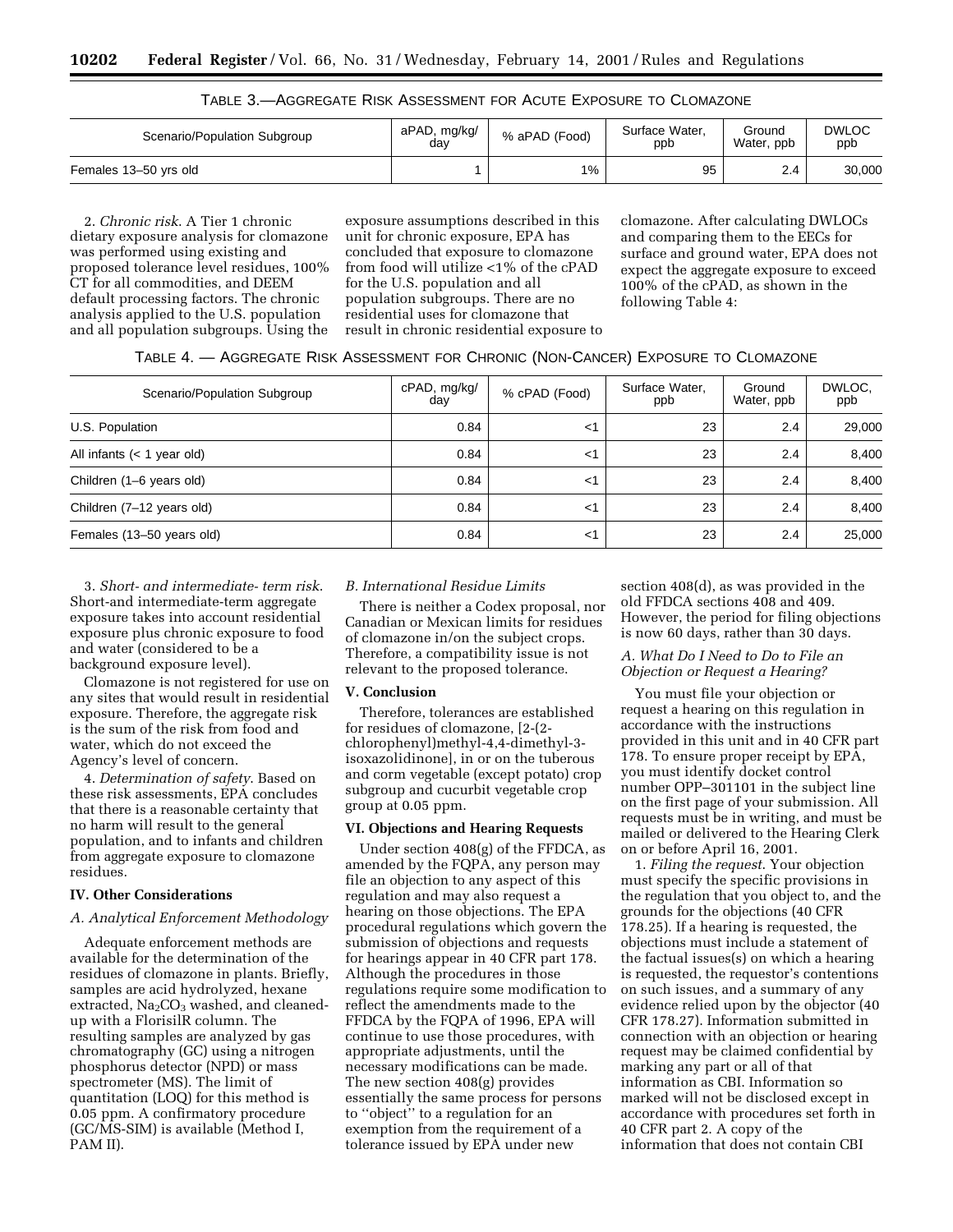must be submitted for inclusion in the public record. Information not marked confidential may be disclosed publicly by EPA without prior notice.

Mail your written request to: Office of the Hearing Clerk (1900), Environmental Protection Agency, 1200 Pennsylvania Ave., NW., Washington, DC 20460. You may also deliver your request to the Office of the Hearing Clerk in Rm. C400, Waterside Mall, 401 M St., SW., Washington, DC 20460. The Office of the Hearing Clerk is open from 8 a.m. to 4 p.m., Monday through Friday, excluding legal holidays. The telephone number for the Office of the Hearing Clerk is (202) 260–4865.

2. *Tolerance fee payment*. If you file an objection or request a hearing, you must also pay the fee prescribed by 40 CFR 180.33(i) or request a waiver of that fee pursuant to 40 CFR 180.33(m). You must mail the fee to: EPA Headquarters Accounting Operations Branch, Office of Pesticide Programs, P.O. Box 360277M, Pittsburgh, PA 15251. Please identify the fee submission by labeling it ''Tolerance Petition Fees.''

EPA is authorized to waive any fee requirement ''when in the judgement of the Administrator such a waiver or refund is equitable and not contrary to the purpose of this subsection.'' For additional information regarding the waiver of these fees, you may contact James Tompkins by phone at (703) 305– 5697, by e-mail at

tompkins.jim@epa.gov, or by mailing a request for information to Mr. Tompkins at Registration Division (7505C), Office of Pesticide Programs, Environmental Protection Agency, 1200 Pennsylvania Ave., NW., Washington, DC 20460.

If you would like to request a waiver of the tolerance objection fees, you must mail your request for such a waiver to: James Hollins, Information Resources and Services Division (7502C), Office of Pesticide Programs, Environmental Protection Agency, 1200 Pennsylvania Ave., NW., Washington, DC 20460.

3. *Copies for the Docket*. In addition to filing an objection or hearing request with the Hearing Clerk as described in Unit VI.A., you should also send a copy of your request to the PIRIB for its inclusion in the official record that is described in Unit I.B.2. Mail your copies, identified by docket control number OPP–301101, to: Public Information and Records Integrity Branch, Information Resources and Services Division (7502C), Office of Pesticide Programs, Environmental Protection Agency, 1200 Pennsylvania Ave., NW., Washington, DC 20460. In person or by courier, bring a copy to the location of the PIRIB described in Unit I.B.2. You may also send an electronic

copy of your request via e-mail to: oppdocket@epa.gov. Please use an ASCII file format and avoid the use of special characters and any form of encryption. Copies of electronic objections and hearing requests will also be accepted on disks in WordPerfect 6.1/8.0 or ASCII file format. Do not include any CBI in your electronic copy. You may also submit an electronic copy of your request at many Federal Depository Libraries.

## *B. When Will the Agency Grant a Request for a Hearing?*

A request for a hearing will be granted if the Administrator determines that the material submitted shows the following: There is a genuine and substantial issue of fact; there is a reasonable possibility that available evidence identified by the requestor would, if established resolve one or more of such issues in favor of the requestor, taking into account uncontested claims or facts to the contrary; and resolution of the factual issues(s) in the manner sought by the requestor would be adequate to justify the action requested (40 CFR 178.32).

## **VII. Regulatory Assessment Requirements**

This final rule establishes a tolerance under FFDCA section 408(d) in response to a petition submitted to the Agency. The Office of Management and Budget (OMB) has exempted these types of actions from review under Executive Order 12866, entitled *Regulatory Planning and Review* (58 FR 51735, October 4, 1993). This final rule does not contain any information collections subject to OMB approval under the Paperwork Reduction Act (PRA), 44 U.S.C. 3501 *et seq.*, or impose any enforceable duty or contain any unfunded mandate as described under Title II of the Unfunded Mandates Reform Act of 1995 (UMRA) (Public Law 104–4). Nor does it require any prior consultation as specified by Executive Order 13084, entitled *Consultation and Coordination with Indian Tribal Governments* (63 FR 27655, May 19, 1998); special considerations as required by Executive Order 12898, entitled *Federal Actions to Address Environmental Justice in Minority Populations and Low-Income Populations* (59 FR 7629, February 16, 1994); or require OMB review or any Agency action under Executive Order 13045, entitled *Protection of Children from Environmental Health Risks and Safety Risks* (62 FR 19885, April 23, 1997). This action does not involve any technical standards that would require Agency consideration of voluntary consensus standards pursuant to section

12(d) of the National Technology Transfer and Advancement Act of 1995 (NTTAA), Public Law 104–113, section 12(d) (15 U.S.C. 272 note). Since tolerances and exemptions that are established on the basis of a petition under FFDCA section 408(d), such as the tolerance in this final rule, do not require the issuance of a proposed rule, the requirements of the Regulatory Flexibility Act (RFA) (5 U.S.C. 601 *et seq.*) do not apply. In addition, the Agency has determined that this action will not have a substantial direct effect on States, on the relationship between the national government and the States, or on the distribution of power and responsibilities among the various levels of government, as specified in Executive Order 13132, entitled *Federalism* (64 FR 43255, August 10, 1999). Executive Order 13132 requires EPA to develop an accountable process to ensure ''meaningful and timely input by State and local officials in the development of regulatory policies that have federalism implications.'' ''Policies that have federalism implications'' is defined in the Executive Order to include regulations that have ''substantial direct effects on the States, on the relationship between the national government and the States, or on the distribution of power and responsibilities among the various levels of government.'' This final rule directly regulates growers, food processors, food handlers and food retailers, not States. This action does not alter the relationships or distribution of power and responsibilities established by Congress in the preemption provisions of FFDCA section 408(n)(4).

## **VIII. Submission to Congress and the Comptroller General**

The Congressional Review Act, 5 U.S.C. 801 *et seq.*, as added by the Small Business Regulatory Enforcement Fairness Act of 1996, generally provides that before a rule may take effect, the agency promulgating the rule must submit a rule report, which includes a copy of the rule, to each House of the Congress and to the Comptroller General of the United States. EPA will submit a report containing this rule and other required information to the U.S. Senate, the U.S. House of Representatives, and the Comptroller General of the United States prior to publication of this final rule in the **Federal Register**. This final rule is not a ''major rule'' as defined by 5 U.S.C. 804(2).

# **List of Subjects in 40 CFR Part 180**

Environmental protection, Administrative practice and procedure, Agricultural commodities, Pesticides